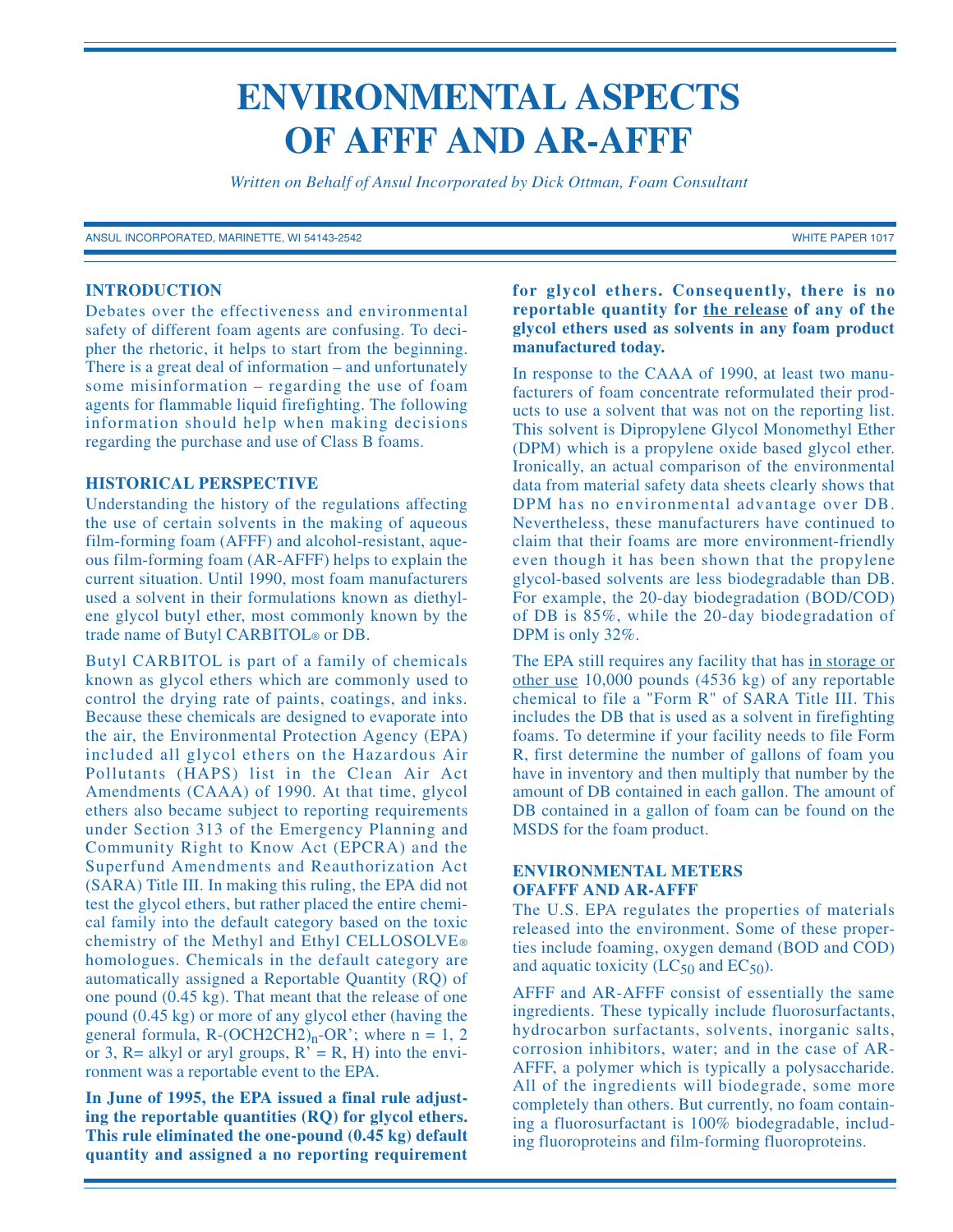In considering the overall environmental picture, there are four categories that must be considered: toxicity, biodegradability, nutrient loading and treatability.

# **Toxicity**

Toxicity testing relates the dose-response severity of a product on a population over a period of time. Toxicity can be expressed as either an  $LC_{50}$  or an  $LD_{50}$ . An  $LC_{50}$  is a calculated concentration of a substance in air, exposure to which, for a specified length of time, is expected to cause the death of 50% of an entire defined experimental animal population. An  $LD_{50}$  is a calculated dose of a substance that is expected to cause the death of 50% of an entire defined experimental population. It is determined from the exposure to the substance by any route other than inhalation. The number that precedes the LC or LD symbol represents the number of hours or days the exposure was conducted. As an example, a notation of  $96LC_{50}$  would mean that the lethal concentration for 50% of the test specimens occurred in 96 hours.

It is important to test for toxicity at various levels of the food chain to ensure that a substance is not toxic to a species that represents a food source for another species present in the same environment. It is not sufficient to test only species at the top of the food chain when the organisms they feed on die from the same chemical contamination.

Because most firefighting foams enter an ecosystem via water, the accepted method for measuring toxicity is by using a series of tests that involve microorganisms, algae or various species of fish. This is done by analyzing how long certain species survive after having been dosed with a specific amount of chemical. The toxicity is expressed as a  $LC_{50}$  concentration. The higher the number, the less toxic the chemical is to the species. Typical ratings are as follows:

| $< 0.1$ mg/L  | $(0.0007 \text{ oz./gal.})$                | <b>Extremely Toxic</b> |
|---------------|--------------------------------------------|------------------------|
| $< 1.0$ mg/L  | $(0.007 \text{ oz./gal.})$                 | <b>Highly Toxic</b>    |
| $1-10$ mg/L   | $(0.007 - 0.07)$                           | Moderately             |
|               | oz/gal.)                                   | Toxic                  |
| $10-100$ mg/L | $(0.07 - 0.7)oz/gal.)$                     | <b>Slightly Toxic</b>  |
|               | 100-1000 mg/L $(0.7-7.0 \text{ oz./gal.})$ | Practically            |
|               |                                            | Non-Toxic              |
| $>1000$ mg/L  | $(7.0 \text{ oz./gal.})$                   | Insignificant          |
|               |                                            | Hazard                 |

For example, consider a chemical that has a  $LC_{50}$  of 1 mg/L (or 1 part per million). One gallon of this chemical spilled in a river and diluted with one million gallons of water could potentially kill 50 percent of the fish in the immediate area of the spill.

Although firefighting foams are generally discharged on land, they could reach a waterway via runoff into a stream or the foam can migrate through the soil into the groundwater with the possible release to a waterway. The potential for this to happen is a function of the volume of firefighting foam discharged, the soil type, and the depth and volume of ground water. As a measure of environmental responsibility, steps should be considered to abate the flow of the foam/water solution to the ground water. An area where this has become a recognized problem is at training sites where the use of foam has gone on for a long time without containment and where the water table is close to the surface.

# **Biodegradability**

A second area of consideration is biodegradation, the measure of how completely a substance breaks down in the environment. The biodegradability of a chemical is expressed as a percentage determined by dividing the BOD by the COD and multiplying by 100. The chemical oxygen demand, COD, is the amount of oxygen needed to completely break a chemical down to its most oxidized state (for example:  $CO<sub>2</sub>$ ,  $H<sub>2</sub>O$ , and HF) and is a measured analytical value. The biochemical oxygen demand, BOD, is an empirical test that measures a relative oxygen requirement. This test measures the oxygen required for the biochemical degradation of organic and inorganic material. The test may also measure the oxygen required to oxidize reduced forms of nitrogen. For firefighting foams, this test is conducted for 20 days as opposed to the usual five days for other chemicals because the bacteria requires a longer time to acclimate to the test solution of the foam. As stated earlier, biodegradation is the percentage ratio of BOD/COD. If that resulting number is higher than 50%, the chemical is determined to be readily biodegradable. If it is below 15%, the chemical is determined to be not biodegradable. The U.S. Mil Spec F24385F requires all approved AFFF on the QPL have a minimum of 0.65 (65%).

If BOD /  $COD > 50\%$ , then biodegradable If BOD / COD < 15%, then NOT biodegradable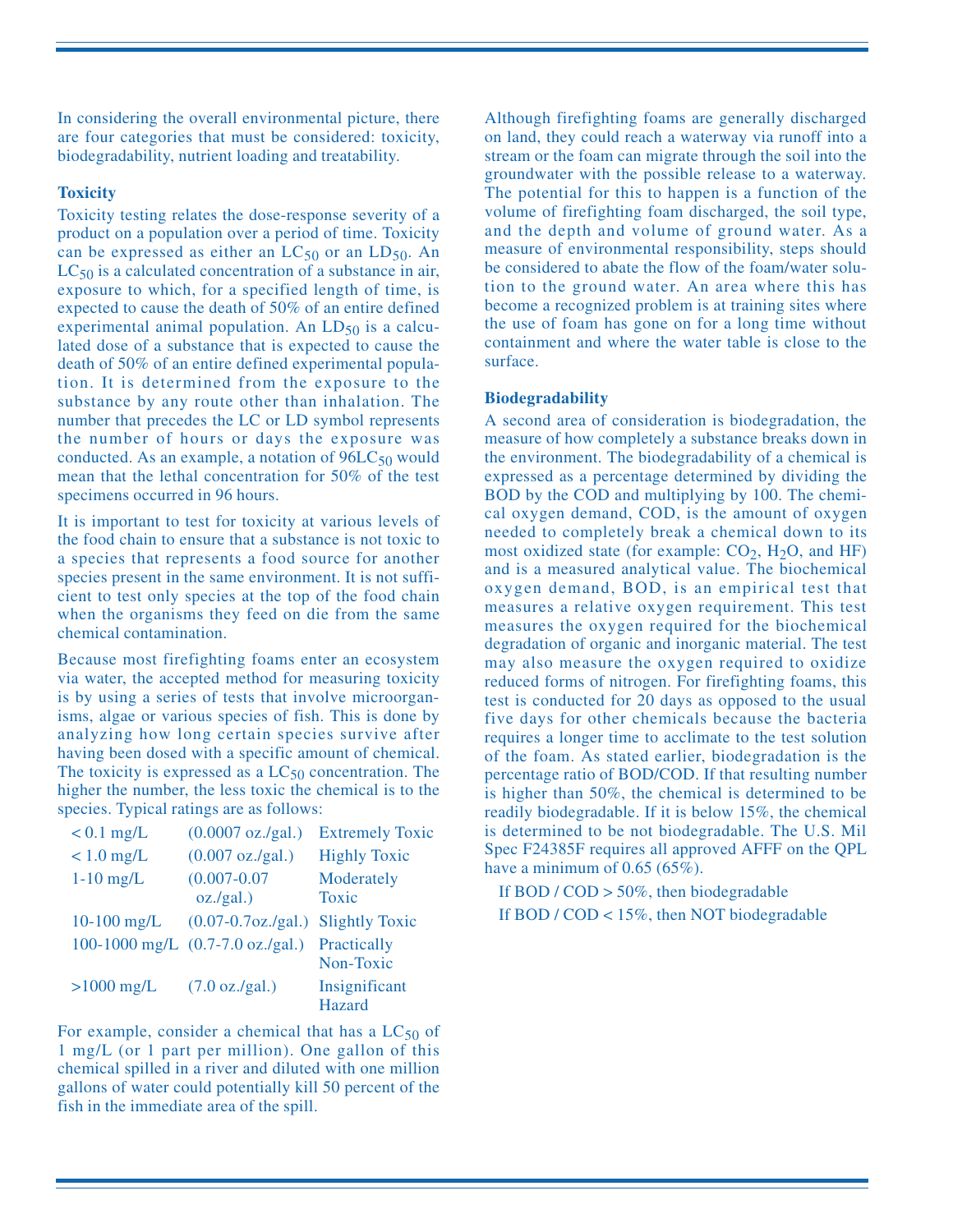#### **Nutrient Loading**

Nutrient loading is a third area of concern. This can become an issue with firefighting foams if the foam is allowed into a waterway. The two biggest contributors to nutrient loading are nitrogen and phosphorous. Organic carbon must also be considered, however there is usually enough organic material occurring in natural waters that the minimal amounts of organic carbon from firefighting foams does not upset the balance of nature. AFFF and AR-AFFF do not contain appreciable amounts of either nitrogen or phosphorous. Nutrient loading is not considered an environmental attribute of AFFF or AR-AFFF. However, protein foams do contain a considerable quantity of organic nitrogen. Release of a protein-based firefighting foam into an ecosystem could result in a nutrient overload or shock to that system.

#### **Treatability**

The last area to consider is the treatability of a firefighting foam as it enters a wastewater treatment facility. Since most everything in a firefighting foam is biodegradable, an activated sludge wastewater treatment facility provides an acceptable means to dispose of firefighting foams after use. Foaming is the main concern for any activated sludge treatment facility when accepting a foam solution. When too much firefighting foam is sent to a waste treatment facility, the action of the aeration basin will cause foaming. When foaming occurs, the activated sludge will float and be discharged by the plant. Regardless of the reason, foaming in a waste discharge stream is a violation of local, state and federal water and wastewater guidelines and is cause to revoke a discharge permit.

To prevent foaming, a metered discharge of the firefighting foam solution must be used. If hydrocarbon fuels are present in the waste resulting from the use of firefighting foams, the use of an oil/water separator is recommended. The oil fraction should be handled in accordance with local, state and federal regulations. When this pretreatment is not possible, special considerations apply. A qualified individual should evaluate these wastes to determine if volatile flammable materials are present at hazardous concentrations and review the applicability of sewer code restrictions. If volatile materials in the waste present an explosion hazard, these wastes should not be discharged to the waste treatment facility. Such wastes should receive further treatment or they should be incinerated by a facility designed to handle such wastes.

If flammable materials are not present and a qualified individual has determined that the waste meets sewer codes, the waste may be metered into the sewer that flows into a waste treatment system. It is essential that these wastes be metered into the system at a sufficiently slow rate so that the waste will not cause foaming in the aeration basin. This rate will be determined by the capacity of the waste treatment plant and will be unique to that plant. Discharges must follow all local, state and federal regulations. Since these regulations may vary, consult the necessary authorities before discharge. Waste treatment authorities must also be consulted to determine the discharge flow into the facility so that appropriate discharge rates can be determined.

The recommended discharge rates for AFFF's and AR-AFFF's are as follows…

| <b>AR-AFFF</b><br>$(1/3 \text{ or } 3/3)$ | $=\frac{25 \text{ mg}}{\text{ liter of}}$ sewage                    |
|-------------------------------------------|---------------------------------------------------------------------|
| AR-AFFF<br>(3/6)                          | If used at $3\%$ : 50 mg/L (0.35 oz./<br>gal.) of sewage            |
|                                           | If used at $6\%$ : 25 mg/L $(0.175 \text{ oz.})$<br>gal.) of sewage |
| <b>AFFF</b>                               | If used at $1\%$ : 25 mg/L $(0.175 \text{ oz.})$<br>gal.) of sewage |
|                                           | If used at $3\%$ : 50 mg/L $(0.35 \text{ oz.})$<br>gal.) of sewage  |
|                                           | If used at $6\%$ : 100 mg/L $(0.7 \text{ oz.})$<br>gal.) of sewage  |

If foaming occurs or there is a need to treat more foam/water solution at a faster rate, antifoam agents may be added to the foam/water waste flow in the treatment facility. These antifoam agents may be obtained from the following suppliers.

- Dow Chemical
- General Electric
- Henkel
- Ross Chem Inc
- Union Carbide
- Wacker Silicones

The amount of antifoam required is based on the volume of foam/water solution being treated. Therefore, testing a representative sample of the foam/water solution is recommended prior to application.